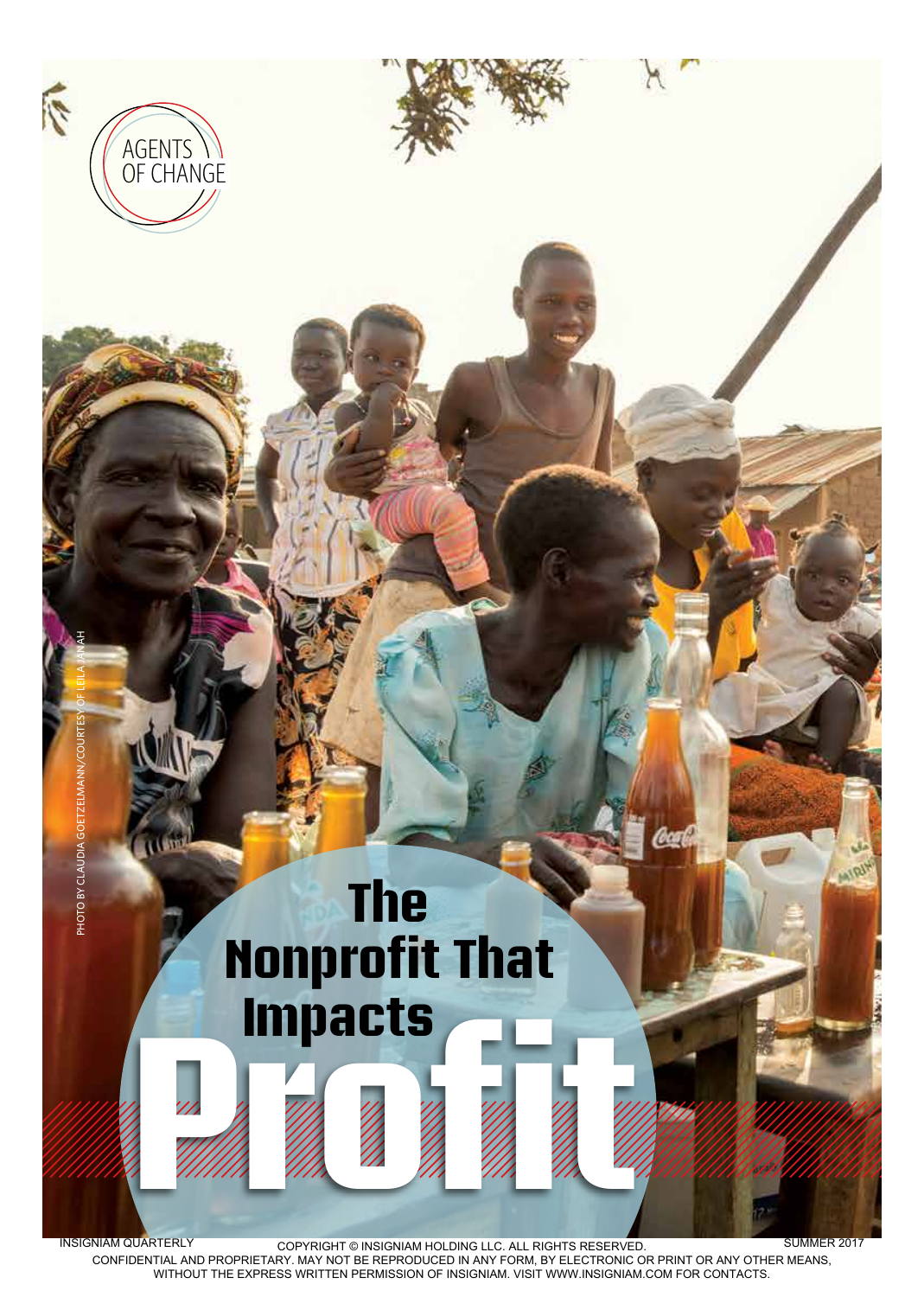Samasource CEO **Leila Janah** is challenging businesses to move beyond charity and make social impact part of their value chains. **BY JULIE ORTEGA**

INSIGNIAM QUARTERLY COPYRIGHT © INSIGNIAM HOLDING LLC. ALL RIGHTS RESERVED. CONFIDENTIAL AND PROPRIETARY. MAY NOT BE REPRODUCED IN ANY FORM, BY ELECTRONIC OR PRINT OR ANY OTHER MEANS, WITHOUT THE EXPRESS WRITTEN PERMISSION OF INSIGNIAM. VISIT WWW.INSIGNIAM.COM FOR CONTACTS. SUMMER 2017

quarterly.insigniam.com | INSIGNIAM QUARTERLY 59

Leila Janah with women selling Nilotica oil in northern Uganda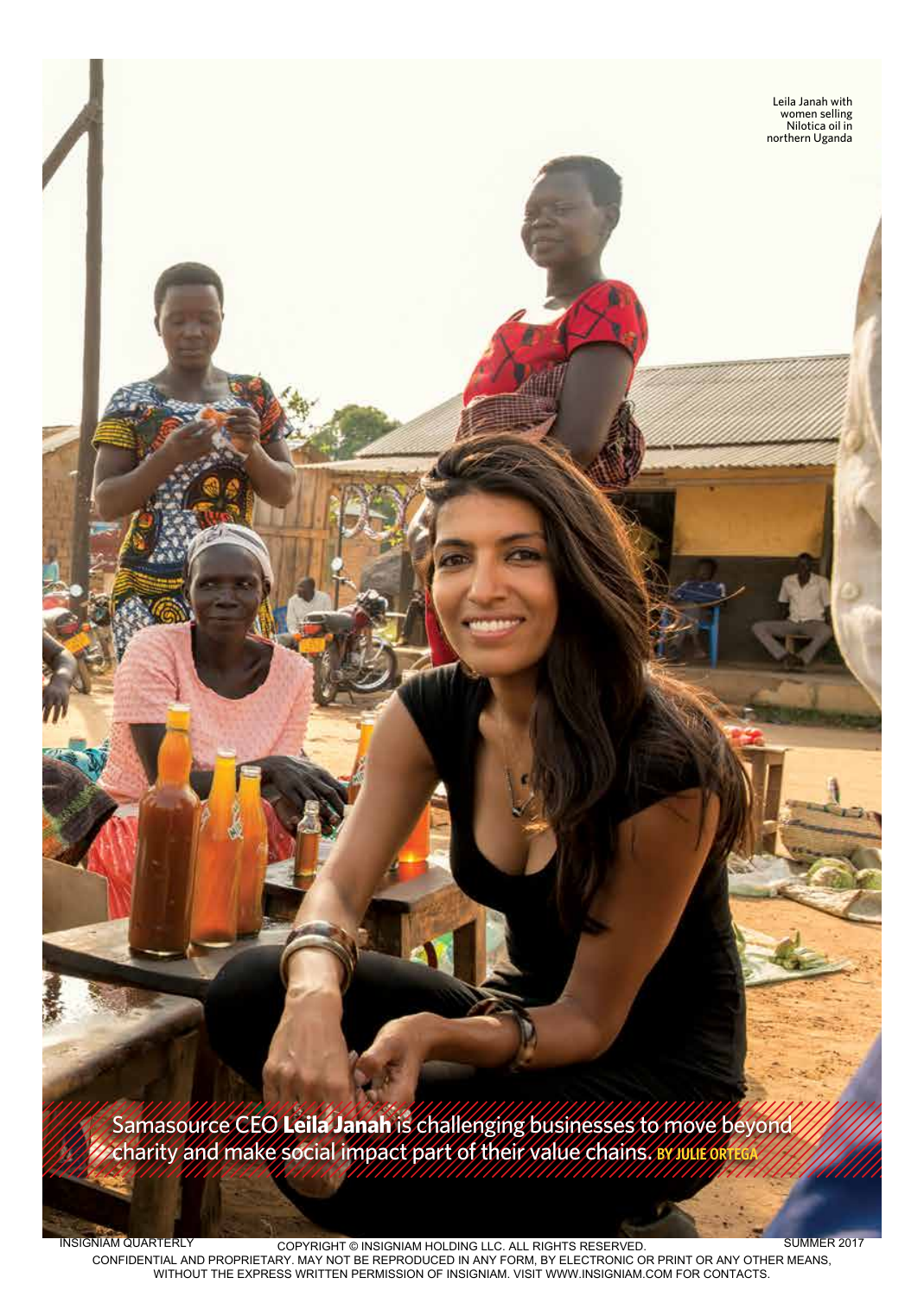# **Kibera has the dubious distinction of being one of Africa's largest slums.**

Located on the outskirts of Nairobi, Kenya, it

is a microcosm of many of the world's largest crises—poverty, inadequate health care and scarce potable water, to name a few. Most people only see a community in desperate need of help, so they send off a donation.

Leila Janah, however, sees an opportunity for business to make a difference.

The pioneering social entrepreneur is hellbent on bringing marginalized workers—not just in Kibera, but all around the world—into the workforce through her nonprofit, Samasource. Often called Sama, it connects those living below the poverty line in Kenya, Uganda, India and the United States to dignified work in the digital economy.

But do not be fooled by the organization's tax status. Ms. Janah's model is breaking down the typical constructs of charity.

The nine-year-old organization, launched in a Facebook-backed startup accelerator, operates more like an outsourcing agency than a charity. Instead of seeking donations, Ms. Janah and her sales team are after contracts. And so far the organization has scored them with corporate giants—including Google, LinkedIn, eBay and Getty Images—that turn to Sama for help completing digital projects such as image tagging, data verification, and content curation and verification. Sama-trained employees then complete the work from the Sama-owned delivery center or partner centers for a living wage nearly four

times what they were previously earning.

Too often, businesses seeking to do good continue to work within the confines of traditional charity. "It's easier just to set aside a percentage of profit and make a donation and feel like you've done your part," Ms. Janah says. To bring about real change, she says, businesses need to make social impact part of their value chains. Known as impact sourcing, the concept, as coined by Monitor Group and The Rockefeller Foundation, postulates that companies can address world problems through everyday operations.

Companies invest massive amounts of money in their supply chains every day, sourcing materials and labor from other countries, Ms. Janah says. "If that money were directed to low-income people, we could make a big difference in the world."

Say a retailer needs customer service reps to answer phones. It could find workers anywhere, but if it hires them through Sama, it meets its labor needs while helping battle global poverty.

 "Our vision is to use the digital economy to transform job opportunities for people disconnected from formal jobs because of where they happen to live," says Ms. Janah, who is a Young Global Leader of the World Economic Forum and was named one of *Fortune*'s most promising woman entrepreneurs in 2013. The internet allows people to work from anywhere, for virtually anyone, and that reality, she argues, ought to be a powerful force for change.

"Work is the most empowering thing for low-income people," Ms. Janah told attendees at the *Fortune* and *Time* Global Forum in Rome last December. "When we see them as victims and give them handouts in some form or another, we're really writing off their dignity. We're not really seeing them as equal participants in the economy. The beautiful model

**60 INSIGNIAM QUARTERLY | Summer 2017**<br>INSIGNIAM OLIARTERLY

COPYRIGHT © INSIGNIAM HOLDING LLC. ALL RIGHTS RESERVED. CONFIDENTIAL AND PROPRIETARY. MAY NOT BE REPRODUCED IN ANY FORM, BY ELECTRONIC OR PRINT OR ANY OTHER MEANS, WITHOUT THE EXPRESS WRITTEN PERMISSION OF INSIGNIAM. VISIT WWW.INSIGNIAM.COM FOR CONTACTS. SUMMER 2017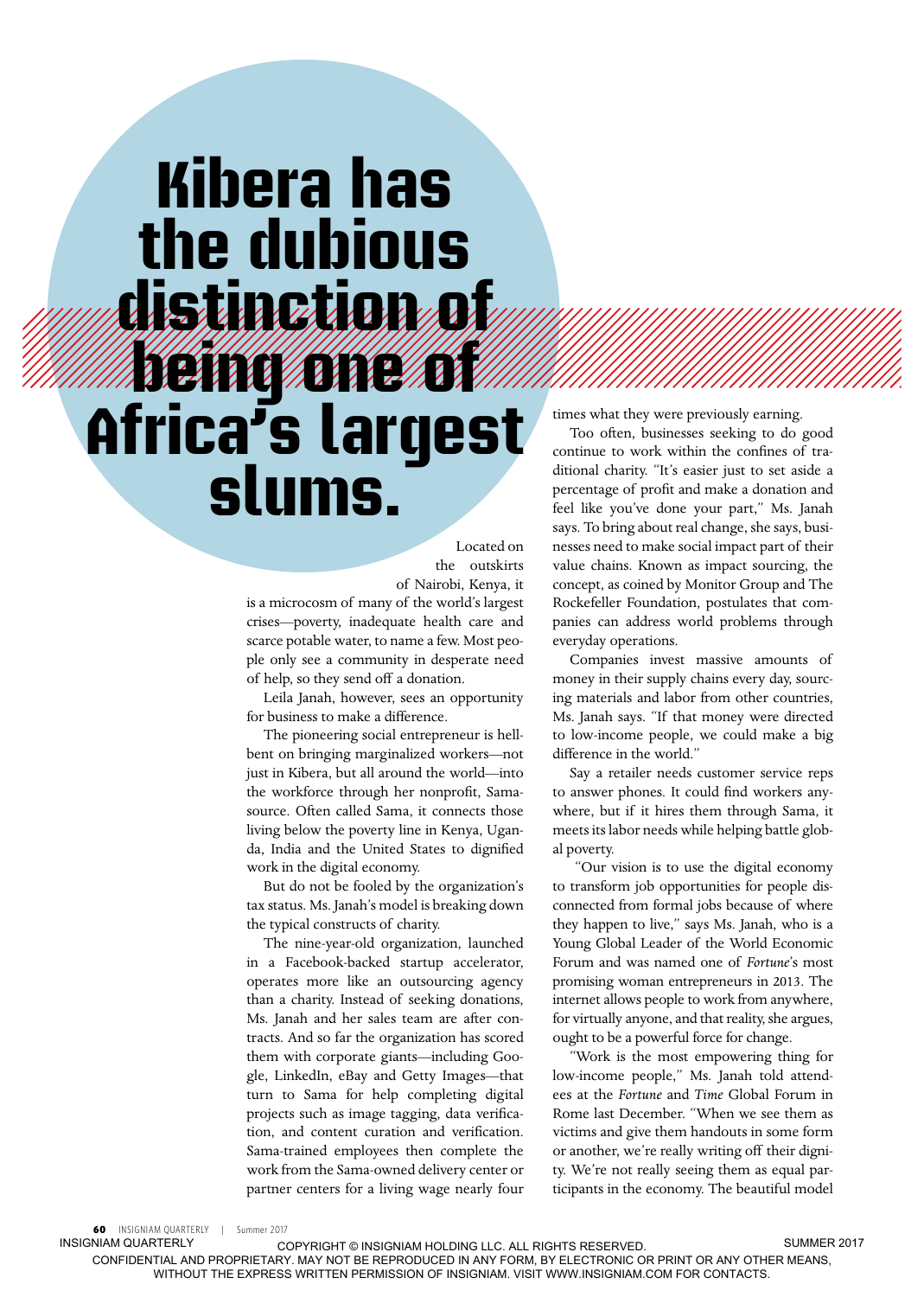



**"Our vision is to use the digital economy to transform job opportunities for people disconnected from formal jobs because of where they happen to live."** 

**—Leila Janah,** CEO and founder, Samasource and LXMI

quarterly.insigniam.com | INSIGNIAM QUARTERLY 61

INSIGNIAM QUARTERLY COPYRIGHT © INSIGNIAM HOLDING LLC. ALL RIGHTS RESERVED. CONFIDENTIAL AND PROPRIETARY. MAY NOT BE REPRODUCED IN ANY FORM, BY ELECTRONIC OR PRINT OR ANY OTHER MEANS, WITHOUT THE EXPRESS WRITTEN PERMISSION OF INSIGNIAM. VISIT WWW.INSIGNIAM.COM FOR CONTACTS.

SUMMER 2017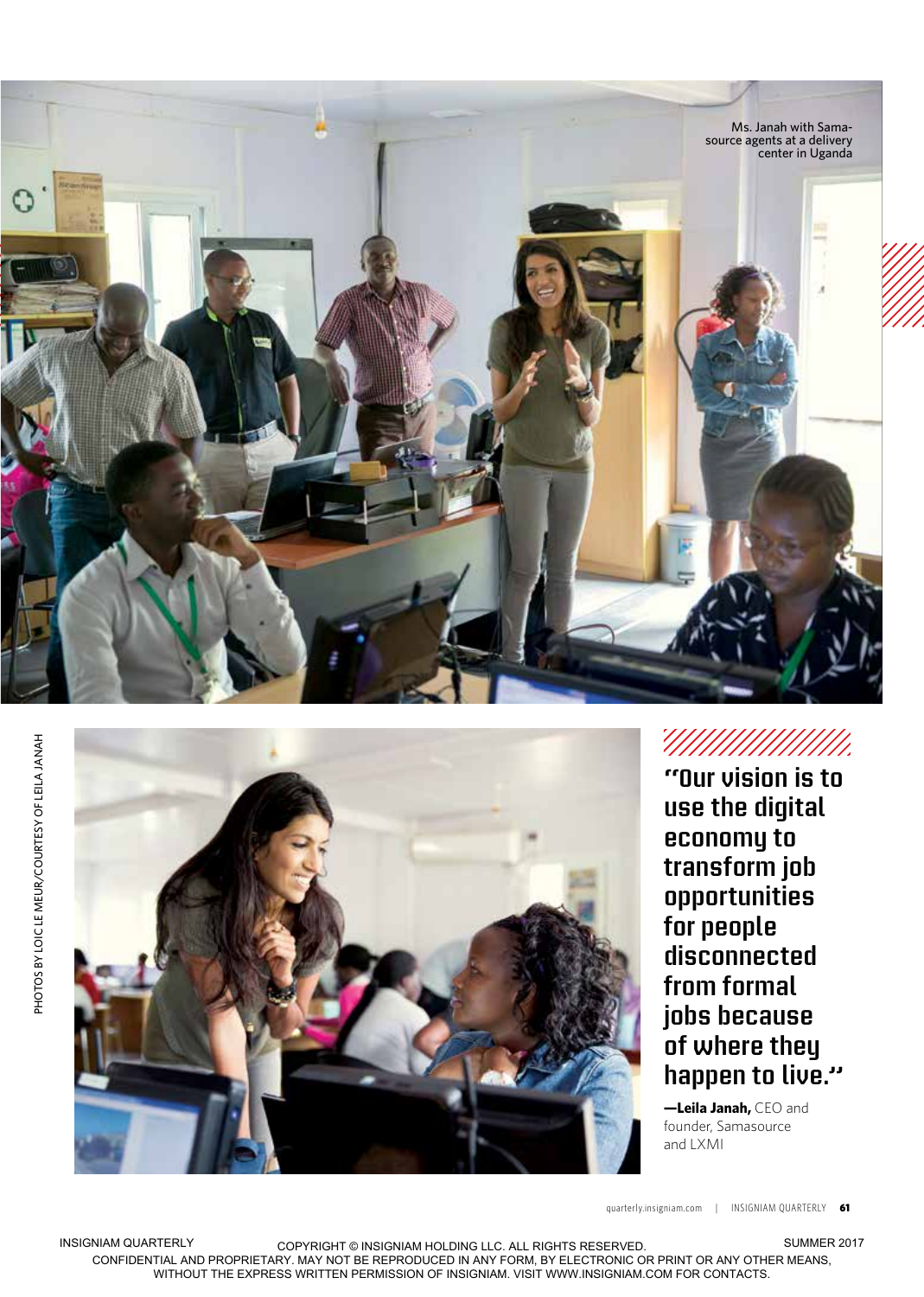

Ms. Janah with Samasource agents at the computer lab at the Human Needs Project (a Samasource partner) in Kibera, Kenya. Below, with LXMI producers in northern Uganda.

> behind giving work is that you're giving dignity, you're giving hope and you're giving a long-term solution to poverty and all of the downstream effects of poverty."

### **More Than a Good Deed**

While a student at Harvard University, where she received a degree in African development studies and did stints with the World Bank and social entrepreneurship program Ashoka, Ms. Janah became jaded with the traditional model of charity. "Aid and charity are fundamentally paternalistic," she says. "They deprive people of agency because they assume that we know what's best for someone who's low-income, when really the best thing we can do is allow them to have the same choice and freedom that we have when we spend our money on goods and services in the market."

The idea for Sama came when Ms. Janah visited extremely impoverished rural areas in India and was blown away by the drive and capabilities of many people she met. In an "aha" kind of moment, Ms. Janah realized these residents were just as adept at fielding customer service calls as a potential employee from a wealthier or more developed area.

Impact sourcing like Sama's aligns with what people expect from businesses today. Around 80 percent of consumers are more likely to purchase from corporations active in philanthropic efforts year-round as opposed to only in times of need, according to a 2015 survey conducted for Aflac. "Consumers want to support businesses that are transparent and socially conscious," Ms. Janah says. "By engaging in impact sourcing, companies can gain consumer loyalty and meet their CSR [corporate social responsibility] goals."

But companies do not hire Sama simply to do a good deed. "Most of the time it's just good business," she says. "Our clients pay nothing for the extra benefit of reducing poverty; they pay what they would have paid a vendor to complete their work. The companies who choose us often do so simply because we deliver high-quality data services."

After vetting potential workers to make sure they fall within the target impact population and possess basic skills like a strong command of the English language, Sama puts most of its hires through a digital-basics training program. Once agents (as Sama refers to them) are assigned a project, they receive additional training tied to their specific work.

#### **Walking the Walk**

Ms. Janah is not just making the case

62 INSIGNIAM OUARTERLY | Summer 2017